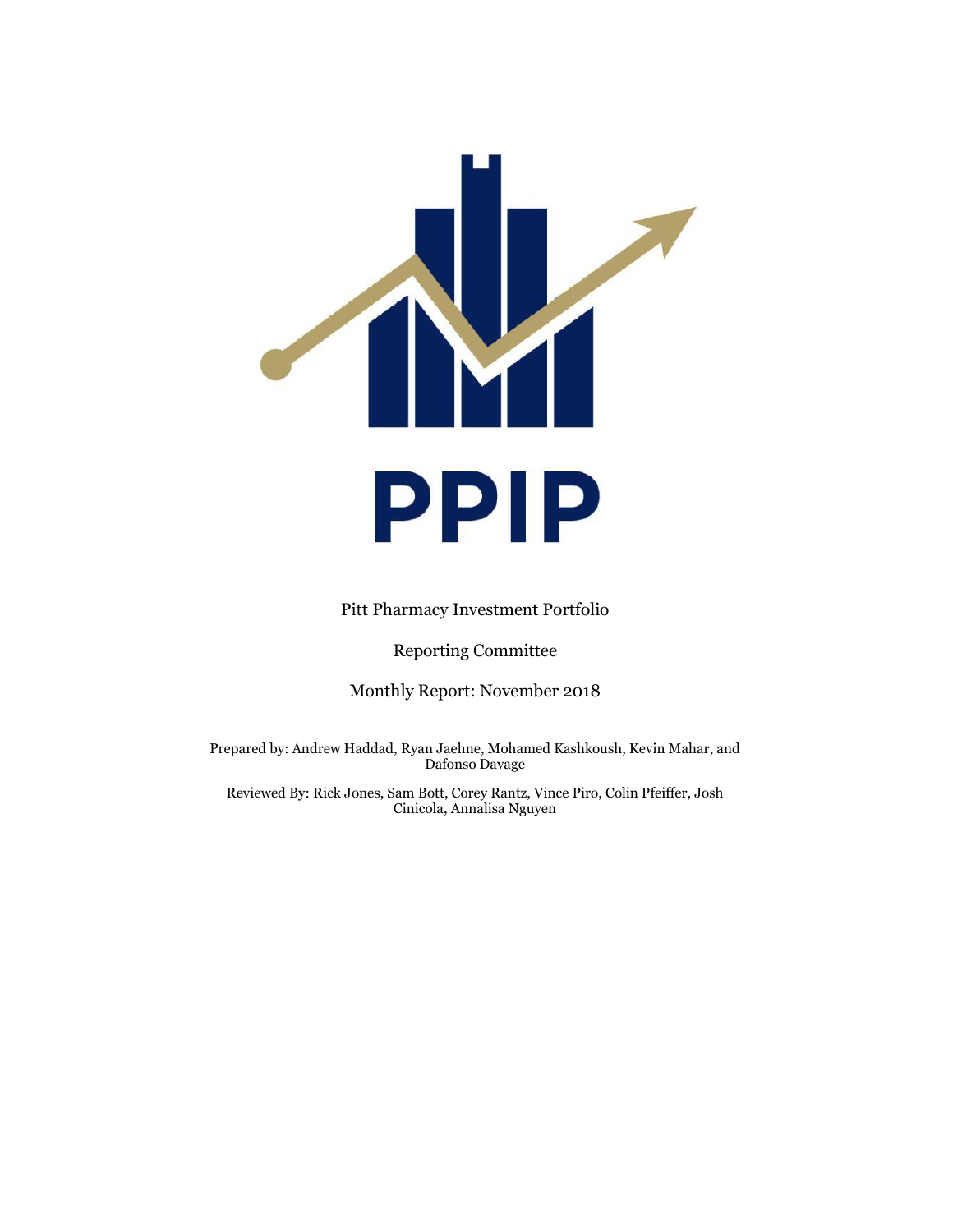### **Market Comparison**

From the initial investment date through November  $30<sup>th</sup>$ , 2018 the PPIP achieved an overall 11.03% gain. During this same period, the S&P 500 Healthcare Index (SPXHC) increased in value by 15.02%. In the context of the initial \$50,000 investment, the PPIP has achieved a value of \$55,515 as of November  $30<sup>th</sup>$  while investing in the comparator SPXHC would have yielded \$57,510. Therefore, the SPXHC index has outperformed the PPIP by 3.99% during the period of 4/23/18 – 11/30/18.



From the period of November  $1$ <sup>\*</sup> through November  $30$ <sup>\*</sup>, the PPIP achieved an overall 5.57% gain. During this same period, the SPXHC increased in value by 5.45%. In the context of a hypothetical initial \$50,000 investment, the PPIP would have achieved a value of \$52,785 during November while investing in the comparator SPXHC would have yielded \$52,725. Therefore, PPIP has outperformed the SPXHC index by 0.12% during the period of 11/1/18 – 11/30/18.



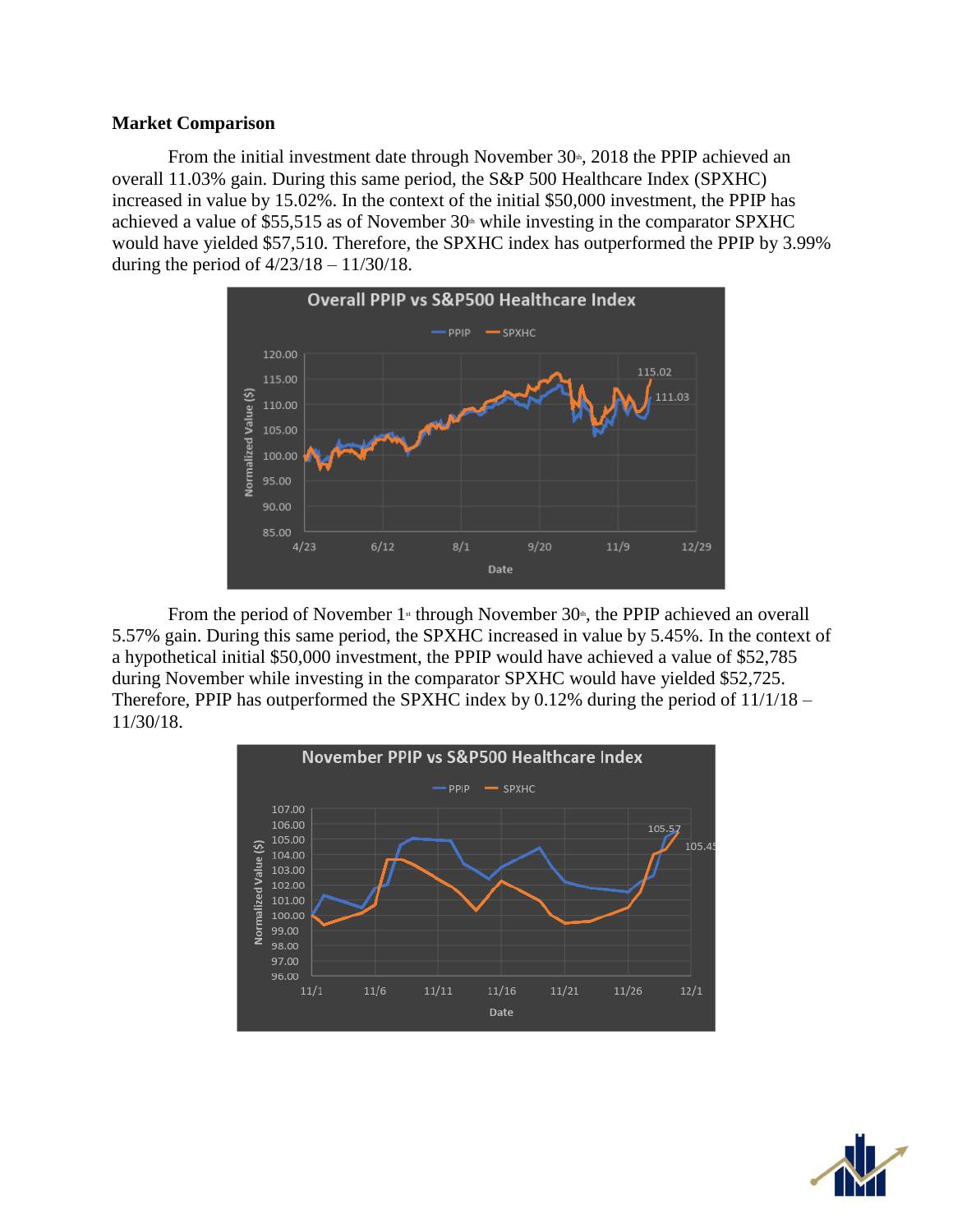## **Weakest Earners**

# *IDEXX Laboratories, Inc. (IDXX) -7.29%*

 IDEXX laboratories had promise with a great third quarter earnings of \$245 mil (up 11% from last year) which showed improvement in most segments. Despite the increased gross revenue for the company, expenses rose disproportionally which has resulted in decreased cash and cash equivalents for the company, as well as decreased net revenue. These are minor problems as the company is expected to continue to grow for the rest of 2018 as well as 2019.

#### *Gilead Sciences, Inc. (GILD) -0.55 %*

Gilead Sciences has not been doing well as of late. They are experiencing a host of setbacks. Plagued with the uncertainty of who will operate the company as CEO since the departure of John Milligan, investors seem to be concerned. They also face a decline of sales of its hepatitis C drugs Harvoni and Epclusa, in combination with the rise of generic competition in the HIV drug market. These are all causes of concern that once compounded has caused the decline we are seeing.

### **Top Earners**

### *AbbVie (ABBV)- 21.09%*

AbbVie saw promising news regarding their new cancer therapy, Venclexta. Venclexta was developed in a partnership between Roche and AbbVie and is trying to gain FDA approval in patients with acute myeloid leukemia aged 75 or older. In November, Venclexta received accelerated approval from the FDA which was based on two open-label non-randomized clinical trials proving the promising efficacy of Venclexta. AbbVie also recently beat Wall Street estimates for  $3<sup>d</sup>$  quarter profits with strong performances by their leading cancer therapy Imbruvica and their most profitable medication, Humira. The duo brought in \$972 million and \$5.12 billion respectively.

### *Medtronic (MDT)- 8.58%*

In mid-November, Medtronic acquired an Israeli nutrition data startup called Nutrino Health. The two companies have been long time partners in the nutrition space and Medtronic aims to enhance their diabetes management capabilities by utilizing Nutrino's food database, food analysis system, and nutrition-science expertise. This acquisition could align Medtronic to be competitive in the diabetes care device market which is expected to grow to a value of \$30bil by 2021. Furthermore, Medtronic posted impressive  $3<sup>d</sup>$  quarter numbers, attributed to the company's top selling cardiac and vascular medical device unit. Medtronic's earnings per share of \$1.29 beat Wall St estimates of \$1.24 per share. This unit produces defibrillators, pacemakers, heart valves, and stents and pulled in \$2.86 billion in revenue during the  $3<sup>d</sup>$  quarter. Overall, Medtronic's net sales rose to \$7.48 billion, beating analysts estimates of \$7.35 billion.



*Merck (MRK)- 7.78%*